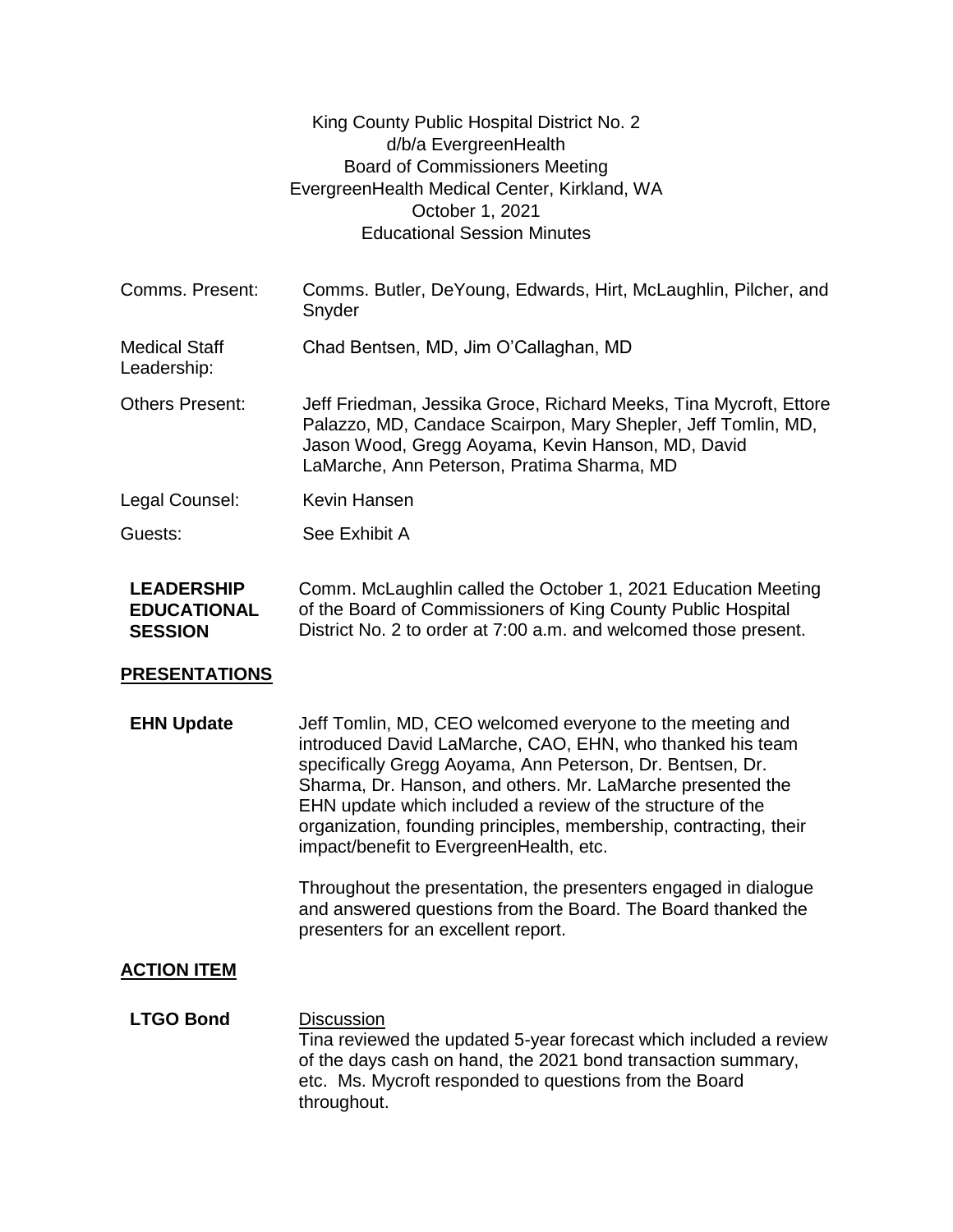Comm. Butler made a motion to approve Resolution Number 921- 21, to initiate the financing plan previously approved by the Board.

Comm. Snyder seconded the motion.

The motion carried unanimously.

## **Discussion Item**

**CEO Update** Jeff Tomlin, MD, CEO, gave an update on the following topics:

- Thanked Mr. LaMarche for his great presentation.
- Joint Commission has been conducting a survey this week, and results will be provided in the coming weeks. Thank you to Dr. Palazzo, Ms. Shepler and the Quality team for all their work on this.
- Provided an update on recruitment efforts for key leadership roles.
- Noted that the mandatory vaccination due date is rapidly approaching.
- **Adjourn** The October 1, 2021 Meeting of the Board of Commissioners for King County Public Hospital District No. 2 was adjourned at 10:25 a.m.

ATTEST:

ہم طور

Virgil Snyder, Commissioner/Secretary Oct 19, 2021 8:52 PM PDT